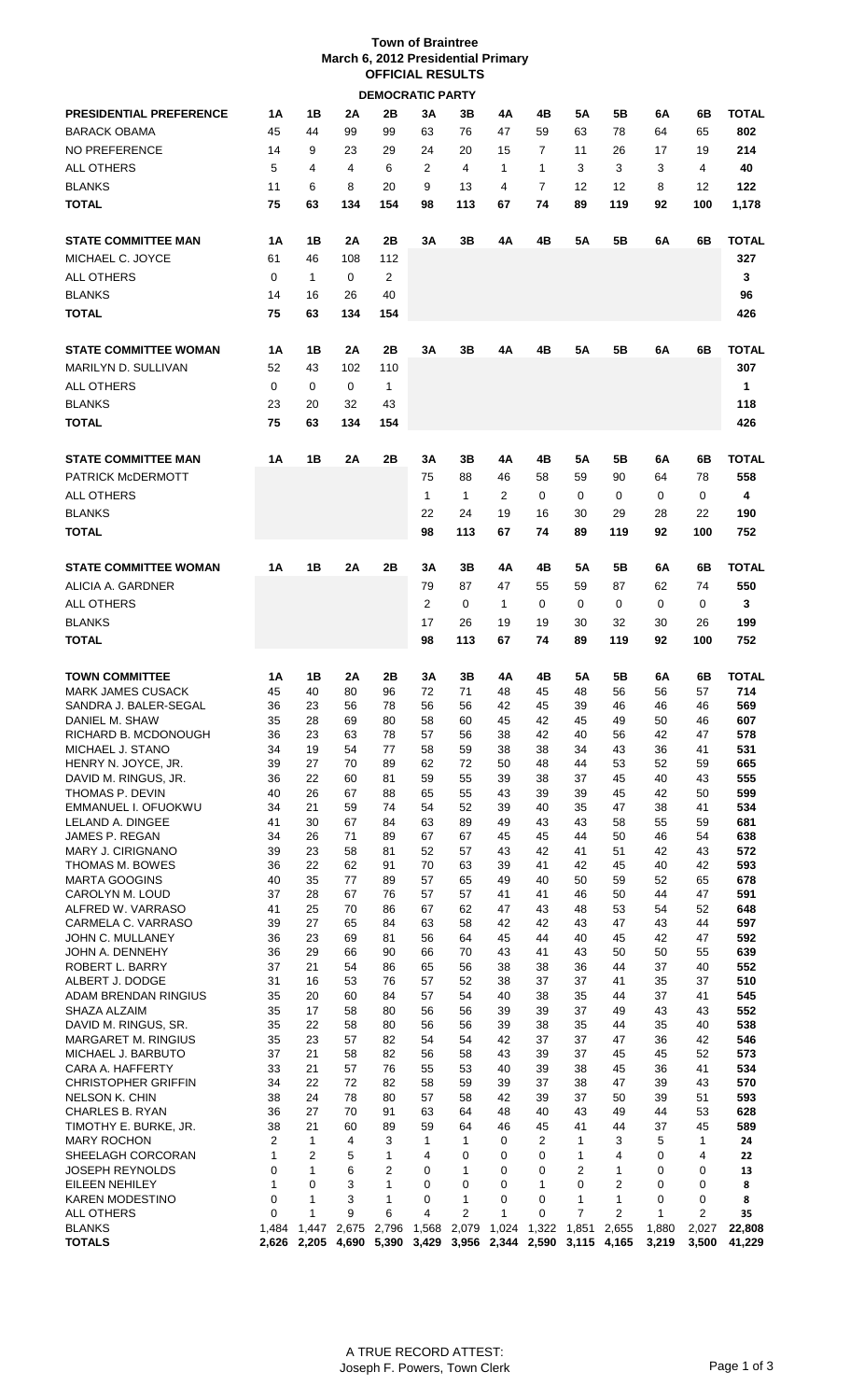## **Town of Braintree March 6, 2012 Presidential Primary OFFICIAL RESULTS REPUBLICAN PARTY**

|                                |                |                |                | <b>REPUBLICAN PARTY</b> |                |                |       |              |             |                |                |             |                |
|--------------------------------|----------------|----------------|----------------|-------------------------|----------------|----------------|-------|--------------|-------------|----------------|----------------|-------------|----------------|
| <b>PRESIDENTIAL PREFERENCE</b> | 1Α             | 1В             | 2Α             | 2Β                      | 3Α             | 3В             | 4Α    | 4Β           | 5Α          | 5Β             | 6A             | 6B          | TOTAL          |
| <b>RON PAUL</b>                | 18             | 12             | 22             | 16                      | 13             | 19             | 10    | 4            | 18          | 9              | 18             | 13          | 172            |
| <b>MITT ROMNEY</b>             | 193            | 159            | 201            | 203                     | 121            | 141            | 126   | 116          | 166         | 214            | 251            | 198         | 2,089          |
| <b>RICK PERRY</b>              | 1              | $\mathbf{1}$   | 0              | 0                       | $\mathbf{1}$   | 0              | 0     | 0            | 0           | 0              | 1              | 0           | 4              |
|                                |                |                |                |                         |                |                |       |              |             |                |                |             |                |
| <b>RICK SANTORUM</b>           | 18             | 26             | 32             | 38                      | 20             | 20             | 18    | 14           | 26          | 18             | 28             | 19          | 277            |
| JON HUNTSMAN                   | 0              | 0              | 0              | 0                       | 0              | $\mathbf{1}$   | 0     | 0            | 3           | $\Omega$       | 1              | 1           | 6              |
| <b>MICHELE BACHMANN</b>        | 3              | 0              | 1              | 1                       | 0              | 1              | 1     | 0            | 0           | 0              | 2              | $\mathbf 0$ | 9              |
| <b>NEWT GINGRICH</b>           | 11             | 8              | 12             | 3                       | 10             | 6              | 6     | 3            | 10          | 9              | $\overline{7}$ | 12          | 97             |
| NO PREFERENCE                  | $\overline{2}$ | 0              | 1              | 3                       | $\mathbf{1}$   | $\overline{2}$ | 3     | 1            | 1           | $\overline{2}$ | $\Omega$       | $\Omega$    | 16             |
| <b>ALL OTHERS</b>              | 1              | 0              | 1              | 0                       | $\overline{2}$ | 1              | 0     | 0            | 2           | $\Omega$       | 1              | 1           | 9              |
| <b>BLANKS</b>                  | 0              | 0              | $\mathbf 0$    | 0                       | 0              | $\Omega$       | 0     | $\Omega$     | $\Omega$    | $\Omega$       | 1              | 1           | 2              |
|                                |                |                |                |                         |                |                |       |              |             |                |                |             |                |
| <b>TOTAL</b>                   | 247            | 206            | 270            | 264                     | 168            | 191            | 164   | 138          | 226         | 252            | 310            | 245         | 2,681          |
|                                |                |                |                |                         |                |                |       |              |             |                |                |             |                |
| <b>STATE COMMITTEE MAN</b>     | 1Α             | 1В             | 2Α             | 2Β                      | 3A             | 3Β             | 4A    | 4B           | 5Α          | 5Β             | 6A             | 6B          | TOTAL          |
| <b>JOHN F. CRUZ</b>            | 31             | 22             | 23             | 29                      |                |                |       |              |             |                |                |             | 105            |
| VAUGHAN F. ENOKIAN             | 14             | 11             | 20             | 12                      |                |                |       |              |             |                |                |             | 57             |
| THOMAS W. STANTON              | 113            | 114            | 147            | 134                     |                |                |       |              |             |                |                |             | 508            |
| <b>ALL OTHERS</b>              | 0              | $\overline{2}$ | $\overline{2}$ | $\mathbf{1}$            |                |                |       |              |             |                |                |             | 5              |
| <b>BLANKS</b>                  | 89             | 57             |                |                         |                |                |       |              |             |                |                |             | 312            |
|                                |                |                | 78             | 88                      |                |                |       |              |             |                |                |             |                |
| <b>TOTAL</b>                   | 247            | 206            | 270            | 264                     |                |                |       |              |             |                |                |             | 987            |
|                                |                |                |                |                         |                |                |       |              |             |                |                |             |                |
| <b>STATE COMMITTEE WOMAN</b>   | 1Α             | 1В             | 2Α             | 2Β                      | 3A             | 3B             | 4A    | 4B           | 5A          | 5Β             | 6A             | 6B          | TOTAL          |
| <b>MIMI SUNDSTROM</b>          | 113            | 113            | 142            | 131                     |                |                |       |              |             |                |                |             | 499            |
| ALL OTHERS                     | $\mathbf 0$    | 0              | 5              | $\overline{2}$          |                |                |       |              |             |                |                |             | $\overline{7}$ |
| <b>BLANKS</b>                  | 134            | 93             | 123            | 131                     |                |                |       |              |             |                |                |             | 481            |
| <b>TOTAL</b>                   | 247            | 206            | 270            | 264                     |                |                |       |              |             |                |                |             | 987            |
|                                |                |                |                |                         |                |                |       |              |             |                |                |             |                |
|                                |                |                |                |                         |                |                |       |              |             |                |                |             |                |
| <b>STATE COMMITTEE MAN</b>     | 1Α             | 1B             | 2A             | 2B                      | 3A             | 3B             | 4A    | 4B           | 5Α          | 5B             | 6A             | 6B          | <b>TOTAL</b>   |
| <b>MATTHEW R. SISK</b>         |                |                |                |                         | 100            | 120            | 100   | 87           | 135         | 151            | 203            | 135         | 1,031          |
| <b>ALL OTHERS</b>              |                |                |                |                         | 0              | $\mathbf{1}$   | 0     | 0            | 0           | $\mathbf{1}$   | 0              | 3           | 5              |
| <b>BLANKS</b>                  |                |                |                |                         | 68             | 70             | 64    | 51           | 91          | 100            | 107            | 107         | 658            |
| <b>TOTAL</b>                   |                |                |                |                         | 168            | 191            | 164   | 138          | 226         | 252            | 310            | 245         | 1,694          |
|                                |                |                |                |                         |                |                |       |              |             |                |                |             |                |
| <b>STATE COMMITTEE WOMAN</b>   | 1Α             | 1B             | 2A             | 2B                      | 3Α             | 3Β             | 4A    | 4B           | 5Α          | 5Β             | 6A             | 6B          | <b>TOTAL</b>   |
|                                |                |                |                |                         |                |                |       |              |             |                |                |             |                |
| CHRISTINE C. LOGAN             |                |                |                |                         | 96             | 119            | 94    | 87           | 135         | 147            | 190            | 121         | 989            |
| ALL OTHERS                     |                |                |                |                         | 0              | $\Omega$       | 0     | $\mathbf{1}$ | $\Omega$    | $\mathbf{1}$   | $\Omega$       | 0           | $\mathbf{2}$   |
| <b>BLANKS</b>                  |                |                |                |                         | 72             | 72             | 70    | 50           | 91          | 104            | 120            | 124         | 703            |
| <b>TOTAL</b>                   |                |                |                |                         | 168            | 191            | 164   | 138          | 226         | 252            | 310            | 245         | 1,694          |
|                                |                |                |                |                         |                |                |       |              |             |                |                |             |                |
| <b>TOWN COMMITTEE</b>          | 1Α             | 1В             | 2Α             | 2Β                      | 3Α             | 3В             | 4Α    | 4Β           | <b>5A</b>   | 5Β             | 6A             | 6B          | TOTAL          |
| <b>MATTHEW R. SISK</b>         | 92             | 81             | 112            | 87                      | 66             | 90             | 67    | 77           | 80          | 123            | 171            | 93          | 1,139          |
| EDWARD G. SISK                 | 88             | 80             | 108            | 85                      | 63             | 78             | 68    | 75           | 74          | 117            | 154            | 84          | 1,074          |
|                                |                |                |                |                         |                |                | 70    | 74           | 74          |                |                |             |                |
| SANDRA G. SISK                 | 88             | 83             | 108            | 85                      | 60             | 81             |       |              |             | 120            | 159            | 84          | 1,086          |
| <b>SEAN E. POWERS</b>          | 129            | 102            | 138            | 119                     | 87             | 93             | 84    | 80           | 104         | 135            | 172            | 119         | 1,362          |
| <b>MARC ADAM KURZBERG</b>      | 97             | 97             | 124            | 100                     | 68             | 87             | 77    | 75           | 80          | 114            | 156            | 93          | 1,168          |
| <b>JOSEPH A. ZARRELLA</b>      | 104            | 88             | 123            | 97                      | 71             | 88             | 79    | 77           | 93          | 121            | 159            | 97          | 1,197          |
| PETER D. CONNELL               | 89             | 79             | 103            | 86                      | 63             | 81             | 70    | 70           | 72          | 101            | 147            | 80          | 1,041          |
| BRENDAN P. CONNELL             | 90             | 83             | 107            | 86                      | 61             | 80             | 71    | 71           | 72          | 102            | 146            | 83          | 1,052          |
| JEFFREY R. KEANE, JR.          | 84             | 83             | 103            | 84                      | 59             | 81             | 66    | 72           | 72          | 112            | 142            | 86          | 1,044          |
|                                |                |                |                |                         |                |                |       |              |             |                |                |             |                |
| <b>JEFFREY KEANE</b>           | 86             | 82             | 102            | 84                      | 59             | 82             | 68    | 71           | 74          | 107            | 141            | 85          | 1,041          |
| ETHEL M. KEANE                 | 85             | 80             | 105            | 81                      | 59             | 82             | 68    | 72           | 71          | 111            | 144            | 81          | 1,039          |
| <b>GERMANO J. SILVEIRA</b>     | 86             | 81             | 111            | 85                      | 59             | 83             | 70    | 71           | 76          | 104            | 144            | 83          | 1,053          |
| ALAN P. FLOWERS                | 90             | 105            | 112            | 87                      | 62             | 84             | 69    | 70           | 74          | 103            | 146            | 82          | 1,084          |
| JOSEPH M. DISTASIO             | 95             | 83             | 103            | 90                      | 61             | 82             | 74    | 74           | 79          | 108            | 155            | 81          | 1,085          |
| JILL A. DISTASIO               | 93             | 84             | 108            | 88                      | 62             | 86             | 69    | 73           | 77          | 110            | 154            | 81          | 1,085          |
| FREDRICK FOLEY. JR.            | 93             | 86             | 109            | 86                      | 63             | 83             | 71    | 74           | 76          | 107            | 151            | 91          | 1,090          |
| JAMES R. DONOVAN               | 92             | 79             | 110            | 95                      | 63             | 80             | 71    | 75           | 73          | 104            | 142            | 80          | 1,064          |
| EVE M. DONOVAN                 | 88             | 79             | 106            | 92                      | 59             | 81             | 70    | 76           | 71          | 104            | 145            | 76          | 1,047          |
|                                |                |                |                |                         |                |                |       |              |             |                |                |             |                |
| <b>GLENN B. HALL</b>           | 89             | 77             | 109            | 81                      | 62             | 83             | 70    | 70           | 74          | 110            | 150            | 83          | 1,058          |
| JOHN P. HANSEN                 | 88             | 76             | 108            | 85                      | 57             | 79             | 68    | 70           | 72          | 101            | 146            | 79          | 1,029          |
| CATHERINE SULLIVAN             | 92             | 86             | 116            | 90                      | 66             | 87             | 76    | 74           | 80          | 109            | 153            | 99          | 1,128          |
| <b>GERALD T. MacCURTAIN</b>    | 87             | 80             | 106            | 84                      | 59             | 79             | 68    | 70           | 71          | 105            | 142            | 77          | 1,028          |
| CATHERINE MacCURTAIN           | 90             | 81             | 111            | 82                      | 58             | 83             | 70    | 74           | 71          | 105            | 147            | 76          | 1,048          |
| DONALD M. MURPHY               | 87             | 88             | 110            | 87                      | 60             | 84             | 70    | 72           | 76          | 107            | 152            | 91          | 1,084          |
|                                |                |                |                |                         |                |                | 70    | 75           | 80          | 104            |                |             |                |
| ALBION FLETCHER, JR.           | 91             | 91             | 128            | 85                      | 64             | 86             |       |              |             |                | 148            | 82          | 1,104          |
| <b>GERALD A. DeGREGORIO</b>    | 96             | 86             | 107            | 87                      | 62             | 82             | 69    | 70           | 78          | 109            | 149            | 95          | 1,090          |
| <b>VERNON M. HARRISON</b>      | 90             | 81             | 104            | 82                      | 60             | 80             | 71    | 75           | 75          | 112            | 142            | 80          | 1,052          |
| ROGER E. AIELLO                | 114            | 87             | 125            | 95                      | 72             | 86             | 76    | 73           | 93          | 114            | 164            | 98          | 1,197          |
| M. E. CURTO-AGNITTI            | 93             | 88             | 117            | 110                     | 78             | 88             | 76    | 77           | 80          | 119            | 153            | 99          | 1,178          |
| ANTHONY L. AGNITTI             | 103            | 105            | 133            | 138                     | 93             | 97             | 85    | 81           | 94          | 127            | 168            | 117         | 1,341          |
| MICHELLE L. HARRISON           |                | 82             | 103            | 82                      | 60             | 84             | 72    | 75           | 75          | 111            | 145            | 83          | 1,064          |
|                                |                |                |                |                         |                |                |       |              |             |                |                |             |                |
|                                | 92             |                |                |                         |                |                |       |              |             |                |                |             |                |
| STEPHEN J. DELANO              | 87             | 78             | 110            | 87                      | 59             | 86             | 75    | 69           | 76          | 104            | 141            | 78          | 1,050          |
| DANIEL PETER FLOWERS           | 92             | 103            | 110            | 81                      | 58             | 80             | 68    | 70           | 72          | 103            | 144            | 80          | 1,061          |
| ARTHUR J. ROBERTS              | 85             | 74             | 106            | 80                      | 62             | 81             | 68    | 71           | 71          | 103            | 139            | 82          | 1,022          |
| <b>MARY ANN KEANE</b>          | 91             | 89             | 109            | 82                      | 66             | 87             | 72    | 75           | 75          | 117            | 150            | 84          | 1,097          |
| <b>BLANKS</b>                  | 5.409          | 4,223          | 5,546          | 6,070                   | 3,639          | 3,751          | 3,234 |              | 2,262 5,205 | 4,957          | 5,589          | 5,533       | 55,418         |